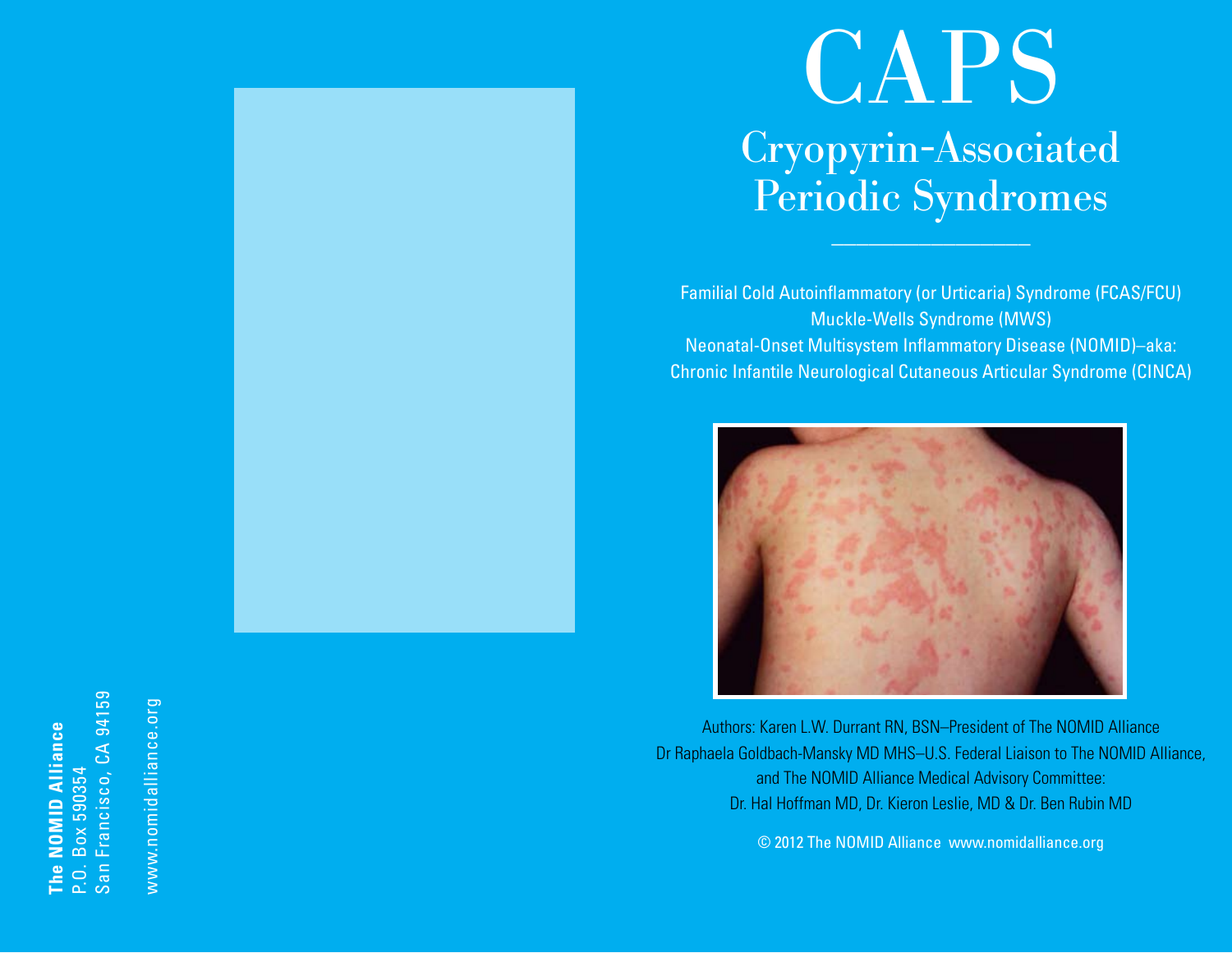#### **Cryopyrin-Associated Periodic Syndromes are Autoinflammatory Diseases**

Cryopyrin-Associated Periodic Syndromes (CAPS) are members of a growing family of autoinflammatory diseases, which were originally referred to as Hereditary Periodic Fever Syndromes. Autoinflammatory diseases are caused by genetic mutations in molecules that are involved in regulating the innate immune response–a "hard wired" defense system that evolved to quickly recognize and act against infectious agents and other danger signals produced by our bodies. It is important not to confuse autoinflammatory syndromes with autoimmune diseases, such as: Lupus, Rheumatoid Arthritis and others that are caused by the body's adaptive immune system developing antibodies to antigens that then attack healthy body tissues.1

#### **THE THREE KNOWN FORMS OF CAPS DISEASES ARE:**

- Familial Cold Autoinflammatory Syndrome (FCAS), also known as Familial Cold Urticaria (FCU), or Familal Cold Urticaria Syndrome (FCUS)
- Muckle-Wells Syndrome (MWS)
- Neonatal-Onset Multisystem Inflammatory Disease (NOMID), also known as Chronic Infantile Neurological Cutaneous Articular Syndrome (CINCA)

## **Mutations in the** *NLRP3 (CIAS1)* **Gene Cause CAPS**

CAPS are associated with mutations or misspellings in the *Nucleotide binding domain, leucine rich family (NLR), pyrin containing 3* (*NLRP3)* gene, also known as the *CIAS1* or *NALP3* gene. *NLRP3* encodes cryopyrin, which belongs to an emerging family of danger sensors, called NLRs (NOD-like receptors). When triggered by a danger signal, cryopyrin assembles with other molecules to coordinate an inflammatory response that leads to increased IL-1ß production to help fight off infections.7 This sensing and coordinating unit is called an "inflammasome." A mutation of the *NLRP3* gene causes the cryopyrin inflammasome to constantly overproduce IL-1ß instead of producing IL-1ß only in response to infections. This overproduction of IL-1ß causes many CAPS symptoms to be present at birth or in early infancy, and persist or increase throughout life. Rashes, fevers, joint pain, headaches, conjunctivitis and many other symptoms are noted in CAPS diseases.

The *NLRP3* genetic mutation is autosomal dominant, so only one misspelled gene is needed in a person's DNA to cause CAPS. Misspellings of the *NLRP3* gene can occur spontaneously at conception, as is often the case with NOMID, but in FCAS and MWS, the gene mutation is usually passed down by one affected parent for many generations.

## **Help Increase CAPS Awareness**

Please consider making a donation to The NOMID Alliance, a  $501(c)(3)$ non-profit. Donations are tax-deductible to the fullest extent of the law. Feel free to request more copies of this brochure to distribute to patients, friends, or family. You can reach us by phone, e-mail, or by post. If you are requesting more than 50 copies of this brochure, please consider making a suggested donation to the NOMID Alliance of at least \$20 to cover our printing and mailing costs. Call us at 415-831-8782 to discuss your needs if you are requesting a large volume of brochures for distribution. Thanks!

#### –––––––––––––––––––––––––––––––––––––––––––––––––––––––––– **Request More CAPS Brochures to Distribute to the Public**

 I would like \_\_\_\_\_\_\_\_\_\_ copies of the CAPS brochure to share with: (circle all that apply) Patients Family Friends Other\_\_\_\_\_\_\_\_\_\_\_\_\_\_\_\_

 $\Box$  I have enclosed a \$ donation to help with printing & mailing. Please make your donation checks payable to: The NOMID Alliance.

## **Make a Donation to The NOMID Alliance Today!**

I would like to make a donation to The NOMID Alliance to help promote awareness about autoinflammatory diseases, so that more people afflicted with these conditions can receive a proper diagnosis, care and treatment.

 $\Box$  I am enclosing a donation of \$ $\Box$ 

 Please make your donation checks payable to: The NOMID Alliance. All donations are tax-deductible in the USA to the fullest extent of the law.

 $\Box$  Please list me as a donor online, and/or in the annual report (name only, no other details will be mentioned). We will never share your contact information with any other charities!

I want to remain anonymous on any donor lists mentioned above.

Donations are also accepted online at: www.nomidalliance.org

| Name:   | Please mail this form to: |
|---------|---------------------------|
|         | <b>The NOMID Alliance</b> |
|         | P.O.Box 590354            |
| e-mail: | San Francisco, CA 941     |
|         |                           |

\_\_\_\_\_\_\_\_\_\_\_\_\_\_\_\_\_\_\_\_\_\_\_\_\_\_\_\_\_\_\_\_\_\_\_\_\_\_\_\_\_\_\_\_\_\_\_\_\_\_\_\_\_\_\_\_\_\_\_\_\_ \_\_\_\_\_\_\_\_\_\_\_\_\_\_\_\_\_\_\_\_\_\_\_\_\_\_\_\_\_\_\_\_\_\_\_\_\_\_\_\_\_\_\_\_\_\_\_\_\_\_\_\_\_\_\_\_\_\_\_\_\_

Call us at: 415-831-8782

94159

Feedback: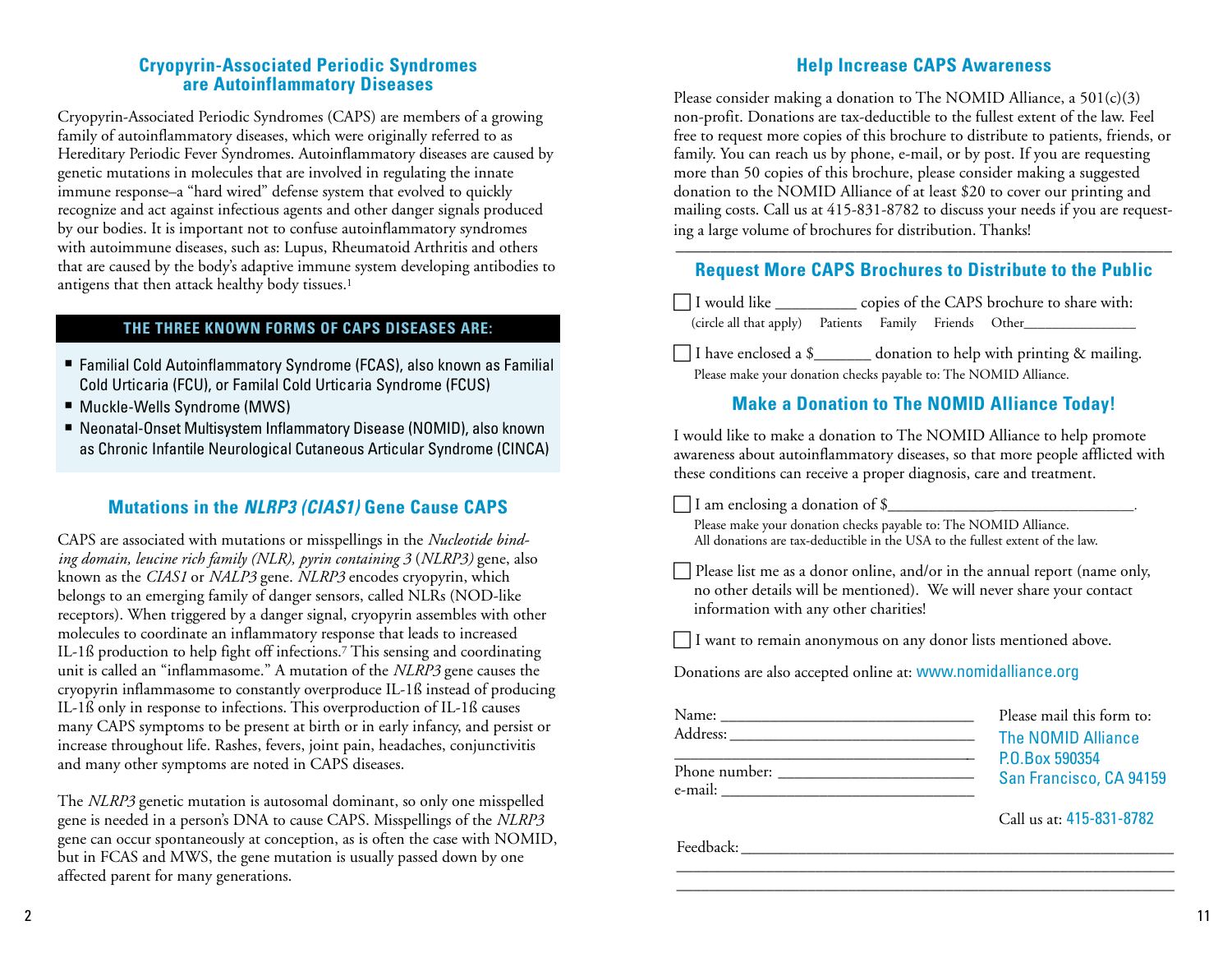## **The NOMID Alliance**

The NOMID Alliance is a  $501(c)(3)$  non-profit public charity dedicated to improving awareness, care and treatment for people with Cryopyrin-Associated Periodic Syndromes (CAPS) and other autoinflammatory diseases. We are based in the United States, but also help patients from around the world.

#### **GOALS OF THE NOMID ALLIANCE:**

Goal 1: To continue increasing awareness about Cryopyrin-Associated Periodic Syndromes (CAPS), and other autoinflammatory diseases.

Goal 2: Act as a united voice worldwide to promote improved collaboration amongst healthcare professionals dealing with autoinflammatory diseases, so that all people suffering from these rare syndromes can have an accurate diagnosis and improved access to the most beneficial care available.

Goal 3: To serve as a resource and advocate for individuals, families, and friends that are dealing with CAPS, or other autoinflammatory diseases.

Goal 4: Encourage medical and pharmaceutical groups to continue researching treatments for autoinflammatory diseases.

Goal 5: Increase collaboration on projects and awareness efforts with other organizations that deal with autoinflammatory diseases. We are also interested in working with organizations that are helping to improve research, care, awareness and quality of life for patients with rare diseases worldwide.

## **More information is online at www.nomidalliance.org**

To learn more about autoinflammatory diseases, research findings, additional resources or more about The NOMID Alliance, please visit our website at nomidalliance.org. You can also follow us on Facebook to keep updated on the latest research findings, organizational activities and other efforts for autoinflammatory diseases.

We would appreciate your feedback about this brochure by phone, mail, or email. Your suggestions will help us improve our efforts in increasing awareness about autoinflammatory diseases. We value your input, and your feedback and identity will be kept confidential. This guidebook was created to increase understanding about CAPS. Please consult a doctor for a proper diagnosis.

## **Understanding the Range of Severity in CAPS**

The disorders of FCAS, MWS and NOMID/CINCA are generally considered to represent the varying degrees of severity within the same autoinflammatory condition, now known as CAPS. Before the discovery of *NLRP3* gene mutations, these diseases were thought to be unique, independent syndromes. Increased research and awareness of the genetic causes for CAPS has led to better diagnosis, care and treatment for afflicted patients in the past ten years.

|             | <b>SEVERITY OF CAPS INFLAMMATION</b> |              |
|-------------|--------------------------------------|--------------|
| mild        | moderate                             | severe       |
| <b>FCAS</b> | <b>MWS</b>                           | <b>NOMID</b> |

Overlap of CAPS symptoms can exist between each syndrome classification

If you can visualize CAPS on a spectrum of varying intensity, FCAS is considered to be the least severe, since the inflammation usually does not cause permanent damage to any of the body systems. MWS lies in the middle of the spectrum, since it shares some traits with FCAS, but can have more intense and enduring flares of inflammation. MWS can cause permanent damage to some areas of the body, including progressive hearing loss, and amyloidosis caused by a buildup of amyloid protein in the kidneys that can lead to kidney failure. MWS patients are generally spared from damage to the brain, and do not have chronic aseptic meningitis, as seen in NOMID. At the most severe end of the CAPS spectrum lies NOMID/CINCA. The persistent inflammation from NOMID causes profound damage throughout most areas of the body. The majority of patients with NOMID have significant inflammatory damage to their joints, brain, eyes, hearing and other organs, and can also develop amyloidosis. The most severe patients do not live into adulthood, and many also have some degree of mental and/or cognitive disability.<sup>1</sup>

## **Diagnosis of CAPS**

There can be a great deal of overlap in symptoms between FCAS, MWS and NOMID, so understanding the range of CAPS inflammation can help aid in diagnosing and treating patients. Please look at the chart in the center of this booklet to compare symptoms within the CAPS disease spectrum, and also to see how CAPS symptoms compare with other autoinflammatory diseases.

Most FCAS or MWS patients have *NLRP3* gene mutations. *NLRP3* gene mutations have been discovered in the majority of patients with NOMID thanks to new genetic testing methods, including some cases involving somatic mosaicism.8 Genetic tests are helpful, but a clinical diagnosis based on symptoms is essential. The diagnosis of CAPS should include genetic testing for *NLRP3* and other autoinflammatory diseases, along with a full evaluation of symptoms, lab tests, a skin biopsy, and a complete medical history from birth onwards.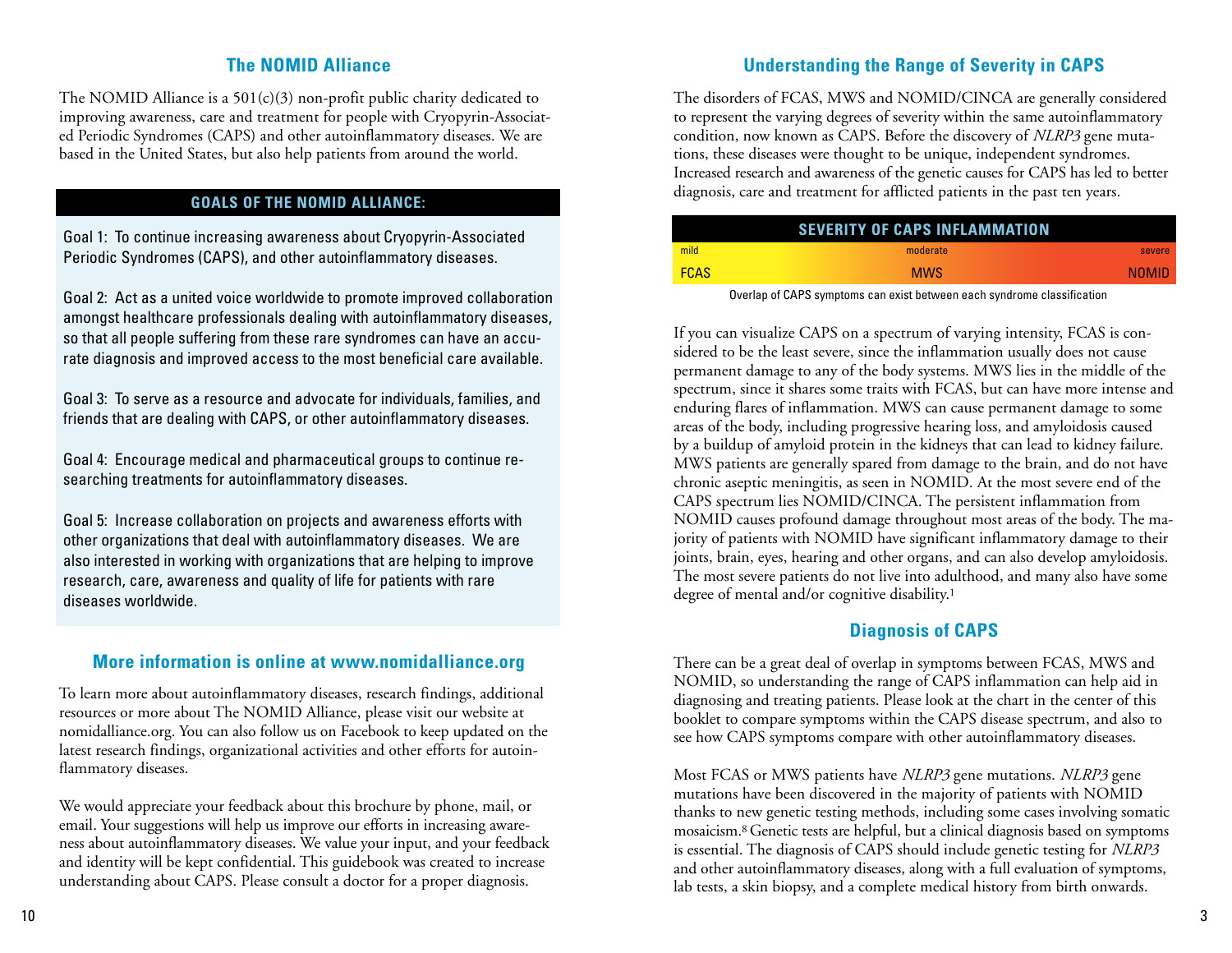#### **COMMON SYMPTOMS PRESENT IN ALL FORMS OF CAPS**

■Rash Periodic Fevers ■ Joint Pain Headaches General Malaise Conjunctivitis

#### **A Rash is Often the First Notable Symptom of CAPS**



Most CAPS patients develop the rash at or shortly after birth. In a few cases of MWS and FCAS the rash starts later in life. The maculopapular, urticarialike rash covers the entire body, generally resembles hives, and intensifies during periods of increased flare-ups of inflammation. In most cases, the rash is not itchy, but a few patients do complain of an itchy, or even burning sensation.3 Skin biopsy findings of the rash often include the presence of increased numbers of neutrophils at the eccrine coils.4 Some patients, usually with FCAS, have the rash only during flares of inflammation, but for most, the rash is present almost every day, and can become very pronounced during flares.3

Fig. 1. Characteristic rash & facial features on a newborn with NOMID– a form of CAPS.

## **Familial Cold Autoinflammatory Syndrome (FCAS/FCU)**

- Symptoms are triggered by cold or cooling temperatures
- Large family groups with FCAS for many generations
- NOT Acquired Cold Urticaria, (ACU) aka "allergy to cold"

Patients with FCAS can suffer greatly on a regular basis from flares of symptoms listed above, starting 1-2 hours after exposure to even mildly cold or cooling temperatures. Symptoms of varying intensity can last at least 12-24 hours. The rash and symptoms are not immediate, as seen in Acquired Cold Urticaria (ACU). Patients with FCAS usually do not suffer from the more permanent or debilitating complications seen in MWS or NOMID, but a few have developed amyloidosis. Many do have significant suffering and malaise with disease flares. People with FCAS also have a great deal of daily challenges in trying to avoid cold triggers in their environment. Cold foods, air conditioning, weather changes or swimming can set off fevers, rashes, aches and conjunctivitis.1,2,3

#### **CAPS is a Rare Condition That May Be Underdiagnosed**

CAPS mutations are believed to occur in 1 out of 1 million people worldwide, however, this is only an estimate.<sup>5</sup> Some believe that these diseases may be more prevalent, but may be misdiagnosed. A few patients possess characteristic symptoms of more than one CAPS subtype, which can complicate or delay the proper diagnosis of FCAS, MWS or NOMID. Increased understanding and awareness of these rare and complex syndromes is essential.

Any patient presenting with CAPS symptoms should be evaluated for these rare diseases, especially if they haves rashes from early infancy that are frequent or persistent, and accompanied by fevers, joint pain and inflammation, eye redness and/or pain, or headaches. If flares develop after an exposure to cold, FCAS should be considered. Although these conditions are rare, early diagnosis and proper treatment can help CAPS patients to live healthier lives.

#### **THANK YOU FOR YOUR INTEREST IN CAPS**

The NOMID Alliance Board of Directors: Karen Durrant–President

Nathan Durrant, Jennifer Earnhart, Carla Herbert, Colleen Paduani & Dorelia Rivera

The NOMID Alliance Medical Advisory Committee:

Dr. Hal Hoffman MD: UCSD Division of Rheumatology, Allergy & Immunology Dr. Kieron Leslie MD: UCSF Departament of Dermatology

Dr. Ben Rubin MD: Opthalmologist-Mercy Hospital, Baltimore, Maryland U.S. Federal Liaison to The NOMID Alliance:

Dr. Raphaela Goldbach-Mansky MD, MHS: NIH NIAMS Bethesda. MD

*A special thanks to all our wonderful donors that have supported the creation and distribution of this brochure, including an unrestricted grant from Regeneron Pharmaceuticals, Inc.*

#### **References**

- 1. Kastner, DL. Hereditary Periodic Fever Syndromes. Hematology 2005 American Society of Hematology Education. Program. 2005: 74-81.
- 2. Hoffman HM, Mueller JL, et al. Mutation of a New Gene Encoding a Putative Pyrin-like Protein causes FCAS and MWS. Nat. Genet. 2001; 29: 301-305.
- 3. Rosengren S, et al. Monocytes from FCAS Patients Are Activated by Mild Hypothermia. J. Allergy Clin. Immunol. Allergy. 2007; 119 (4): 991-996.
- 4. Huttenlocher, A, Frieden, IJ, Emery, H. Neonatal Onset Multisystem Inflammatory Disease. J. Rheumatol. 1995; 22 (6):1171-3.
- 5. Cuisset, L, et al. Genetic Linkage of the Muckle-Wells Syndrome to Chromosome 1q44. An. J. Hum. Genet. 1999; 65 (5): 1054-59.
- 6. Goldbach-Mansky, R, Dailey, NJ, et al. Neonatal-Onset Multisystem Inflammatory Disease Responsive to Interleukin-1 Beta Inhibition. N. Engl. J. Med. 2006 Aug. 10; 355 (6): 581-92.
- 7. Drenth, JPH, van der Meer, JWM. The inflammatosome A Linebacker of Innate Defense. N. Engl. J. Med. 2006;355(7):730-732.
- 8. Kazushi, I, et al. Detection of Base Substitution-Type Somatic Mosaicism of the *NLRP3* Gene with >99.9% Statistical Confidence by Massively Parallel Sequencing. DNA Res. 1st pub. online Jan. 24, 2012 doi:10.1093/dnares/dsr047.
- 9. Hoffman, H & Simon, A. Recurrent Febrile Syndromes What a Rheumatologist Needs to Know. Nature Reviews Rheumatology. 2009 (5): 249-256.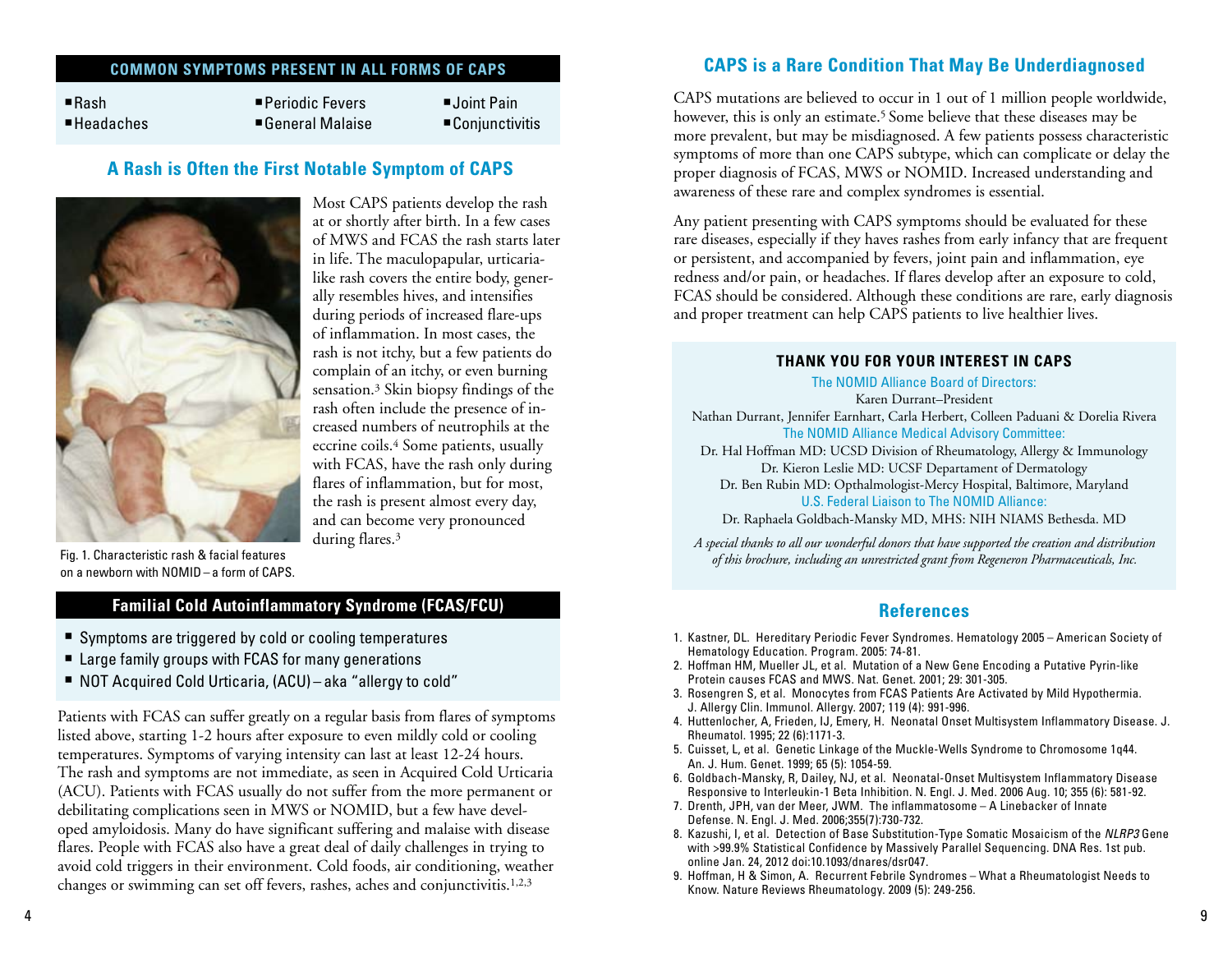## **Other Characteristics of NOMID/CINCA**

Some NOMID patients can have unique facial characteristics, such as saddle back noses (fig.1) or frontal bossing, but these features are not essential criteria for diagnosis. Amyloidosis can develop in some patients after years of chronic inflammation with elevated serum amyloid. Some also have an enlarged liver and/or spleen. The eyes are usually affected with bouts of conjunctivitis, uveitis, iritis, persistent papilledema, and even progressive vision loss as the optic nerve gets damaged from persistent high brain pressure caused by inflammation. Early diagnosis and treatment can prevent or reduce some symptoms.<sup>6</sup>

#### **CURRENT TREATMENTS FOR CAPS**

New drugs can prevent the cellular signalling of IL-1ß in CAPS patients

Luckily, now that the genetic mutation and cause for CAPS has been found, better treatments have been discovered, or are being developed and produced that target the main source of inflammation—the overproduction and oversecretion of Interleukin-1ß by altered cryopyrin inflammasomes. Many patients with FCAS, MWS and NOMID have responded very well in recent research studies, and in clinical use with various drugs that block Interleukin-1ß. Many CAPS patients have shown dramatic improvement in their health with a great reduction of overall inflammation throughout their bodies after starting these medications, but more research is needed.6 Please visit our website at www. nomidalliance.org to learm more about current CAPS treatments.

#### **More Awareness and Education about CAPS is Necessary**

Early and correct diagnosis and treatment can greatly impact the patient's quality of life, and reduce the suffering that CAPS patients must endure. This is especially important since long-term inflammation can cause permanent damage over time, especially in most NOMID patients, but also in many with MWS. Most CAPS sufferers struggle with their symptoms for years before they are correctly diagnosed and treated, which can have devastating effects. CAPS are very rare, so many doctors are still unfamiliar with these syndromes. Even if a doctor has heard of these rare syndromes, many have never seen a CAPS patient in their practice, and need more guidance on how to properly care for these patients. Our hope is that if more CAPS patients can get proper care and treatment early in their life, that many serious complications from these syndromes may be prevented.

If you are an autoinflammatory diseases specialist, or have a helpful resource please contact us at www.nomidalliance.org. If you would like to have more copies of this booklet to share with patients, or help with our awareness efforts for all autoinflammatory diseases, we would love to hear from you too.

#### **Muckle-Wells Syndrome (MWS)**

- Symptoms triggered by cold, stress or unknown factors
- **Progressive, significant hearing loss starting in adolescence**
- Many develop amyloidosis from elevated serum amyloid

Muckle-Wells Syndrome is characterized by flares of the rash, fevers, joint aches, nausea, abdominal pain, headaches, fatigue, pain and conjunctivitis that can last from 1-3 days. The flares can be triggered by cold, possibly stress or exercise, or random unknown factors. MWS patients often develop progressive, even profound sensorineural hearing loss starting in early adolescence. Later in life, 25% of MWS patients develop amyloidosis due to buildups of amyloid deposits from chronic inflammation that can be life-threatening if the amyloid builds up in the kidneys or liver, which can cause these organs to fail. MWS patients do not have chronic aseptic meningitis, which is seen in NOMID.1,2

## **Neonatal Onset Multisystem Inflammatory Disease (NOMID/CINCA)**

- Chronic aseptic meningitis–from inflammed tissues surrounding the brain
- Papilledema–from increased intercranial pressure on the optic nerves
- Joint problems many with bony overgrowth & enlarged kneecaps
- Constant flares with chronic high inflammatory lab values
- Mental and physical delays are common, but not all patients have delays
- **Progressive hearing loss, starting in early childhood**

People with NOMID are the most severely affected of all the forms of CAPS, since they have continuous inflammation in multiple organs starting in early infancy. These patients have persistent rashes–often increasing in intensity with frequent flares of fevers, pain and malaise, accompanied by a multitude of inflammatory symptoms. Most NOMID patients suffer from chronic inflammation of the central nervous system (CNS), such as: chronic aseptic meningitis, severe headaches, elevated brain pressure, papilledema, progressive sensorineural hearing loss (from early childhood), along with cognitive and mental deficits. Not all NOMID patients have mental deficits even if they have CNS symptoms, but it is common.1,6 Joint pain is frequent and persistent, often with varying degrees of physical disability.

Up to half of NOMID patients also have bony changes and enlarged knee caps from changes to their growth cartilage. However, it is not an absolute criteria to present with these bony changes to have a diagnosis of NOMID. Many have weaker muscle tone all over the body, knee valgus or varus deformities, clubbing, contractures or arthralgias.6